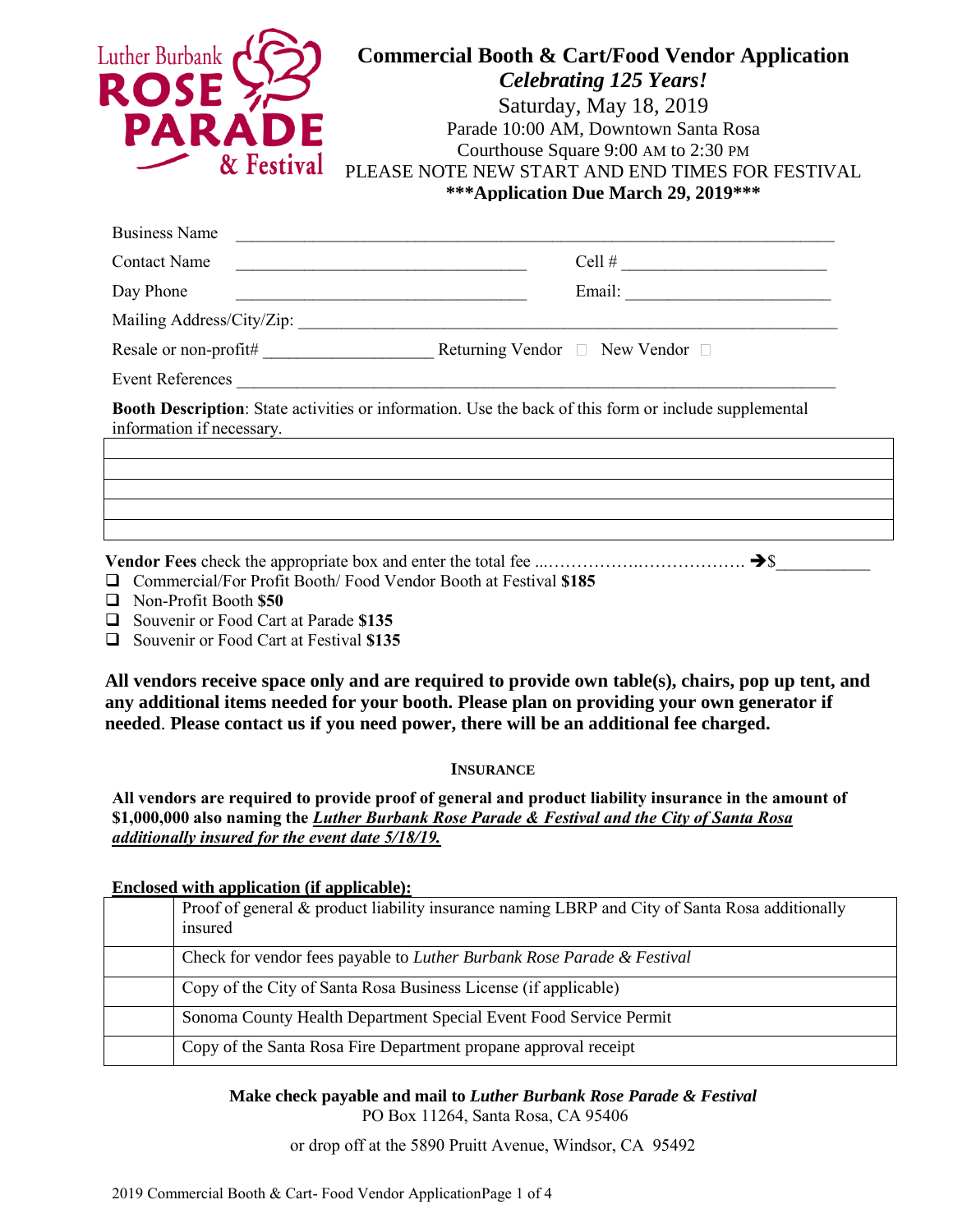## **ROSE PARADE AND FESTIVAL VENDOR RULES**

- 1. Festival hours of operation: **All Festival activities must be set-up, open and operating by 9:00 a.m. and must continue operation until 2:30 p.m**. Vendors leaving early may not be invited back. All set up and support vehicles must be off the Festival area by **8:00 a.m**. Due to safety and logistical considerations, any vendors arriving after **8:00 a.m.** *may not* be permitted to bring vehicles into the festival area.
- 2. Cart vendor hours of operation: a). If selling on the Parade route you must be in operation between **9:30 a.m**. to **12:30 p.m.** b). If selling at the Festival – Festival hours listed in  $#1$  above apply. *You must determine which option in advance and pay accordingly.*
- 3. The Luther Burbank Rose Parade & Festival (LBRP&F) reserves the right to limit the number of vendors who sell similar items.
- 4. Food **must** meet the Sonoma County Health Department Special Event Health Permit Requirements.
- 5. Carts **MUST STAY OUT OF THE PARADE JUDGING AREA AND THE TELEVISION BROADCAST AREA.** Carts and products may not restrict the view of the judges. Carts must stay out of the way of television cameras and away from the commentator's booth in order to permit televisions full view of the parade.
- **6.** Use of Liquid Propane Gas at the Rose Parade is subject to the regulations of the Santa Rosa Fire Department**. Please contact the Fire Department online at [https://srcity.org/651/Permits-](https://srcity.org/651/Permits-Inspections)[Inspections](https://srcity.org/651/Permits-Inspections) or via the phone (707-543-3500) at least two weeks prior to the Festival to be sure your Propane set-up is approved.**
- 7. All vendors are responsible for providing all equipment and personnel.
- 8. Dumping of any water, ice or other substance, into storm drains or adjacent landscaping is prohibited. Vendors must provide a container for removal and disposal of gray water.
- 9. No glass may be used.
- 10. Booth area must be cleaned and returned to pre-event condition by **4:00 p.m.** on Festival Day.
- 11. All activities must be within the space designated.
- 12. Each activity must display the event permit issued by the LBRP&F.
- 13. All vendors are expected to cooperate with parade/festival marshals and/or Public Safety officials.
- 14. **All vendors are strongly encouraged to use environmentally preferred practices such as reduced packaging, recycled and recyclable packaging and paper products, recyclable utensils and sustainably produced products. No** Styrofoam.
- 15. All booths must meet health department requirements including, but not limited to, fully enclosed booth (if required), hand-washing station and proper clean-up area.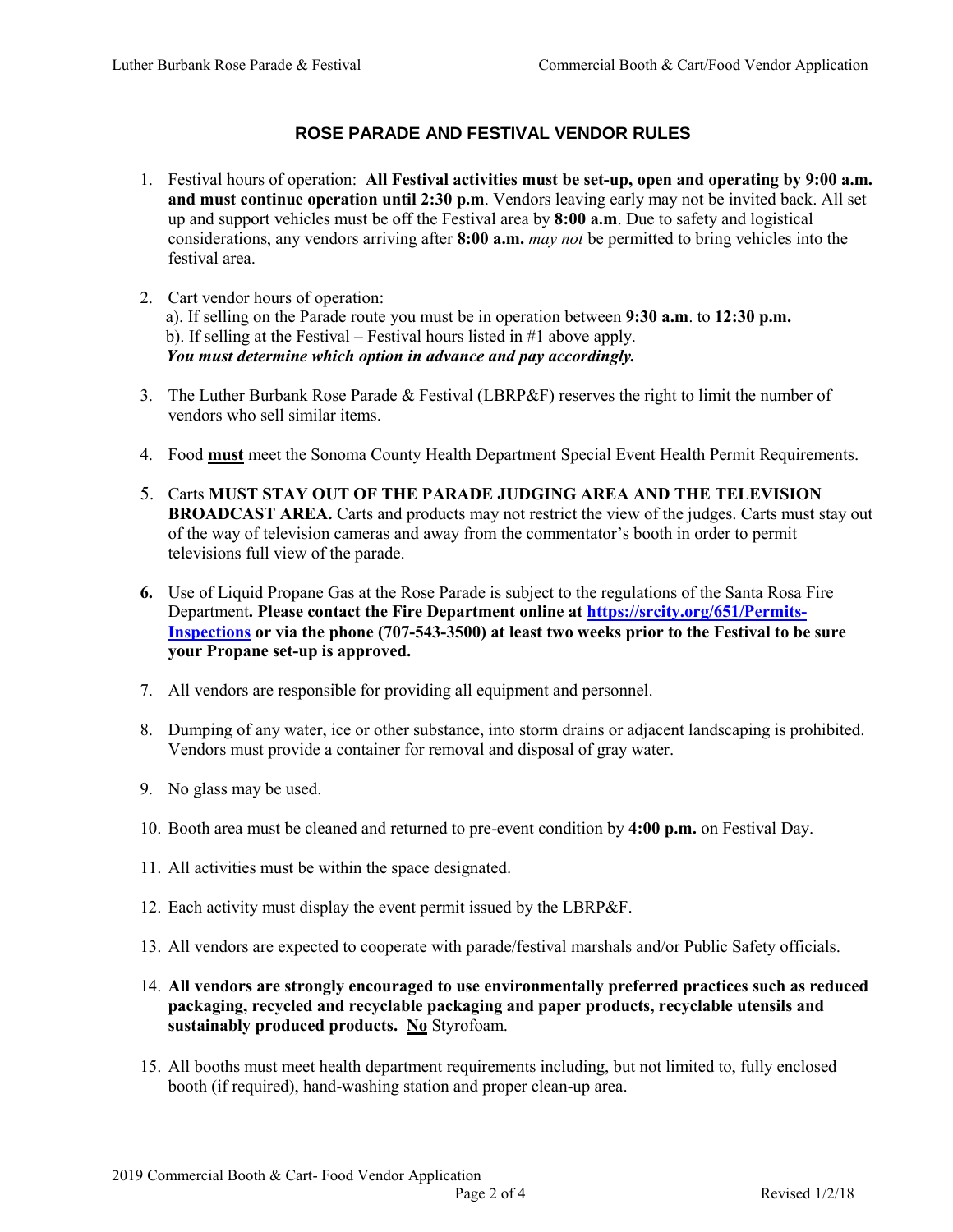- 16. Any equipment needed including, but not limited to tables, chairs, cooking and heating supplies, as well as an apparatus for keeping food a minimum of 2 (two) feet off the ground is required for food vendors.
- 17. Approved fire extinguisher is required for food vendors.
- 18. Proper disposal of in-booth trash, including 50-gallon trash receptacle for food preparation/booth supply refuse is required and may be dumped into nearby dumpsters at the close of the Festival.
- 19. Food vendors need to provide a 50-gallon metal garbage can for disposal of hot coals for barbecue operations.

**The Festival reserves the right to limit the number of vendors who sell similar items. We will only accept complete applications with signature, required insurance documents and full payment. Signing this agreement indicates that the vendor has read and agrees to Festival Rules and further agrees to indemnify, release, defend and save harmless the LBR Parade & Festival Inc. (Luther Burbank Rose Parade & Festival), its board and committees, volunteers, agents and management team, The City of Santa Rosa and its employees and agents from any and all claims of loss, damage, injury, liability claim or expense of any nature whatsoever arising in any respect, directly or indirectly resulting to any person, firm, corporation or property including Vendor out of or in connection with the performance of this agreement or relating in any way to participation in exhibits or sales or activities at the Luther Burbank Rose Parade & Festival.** 

Signature  $\Box$ 

## **\*\*\*APPLICATION DEADLINE MARCH 29TH, 2019\*\*\***